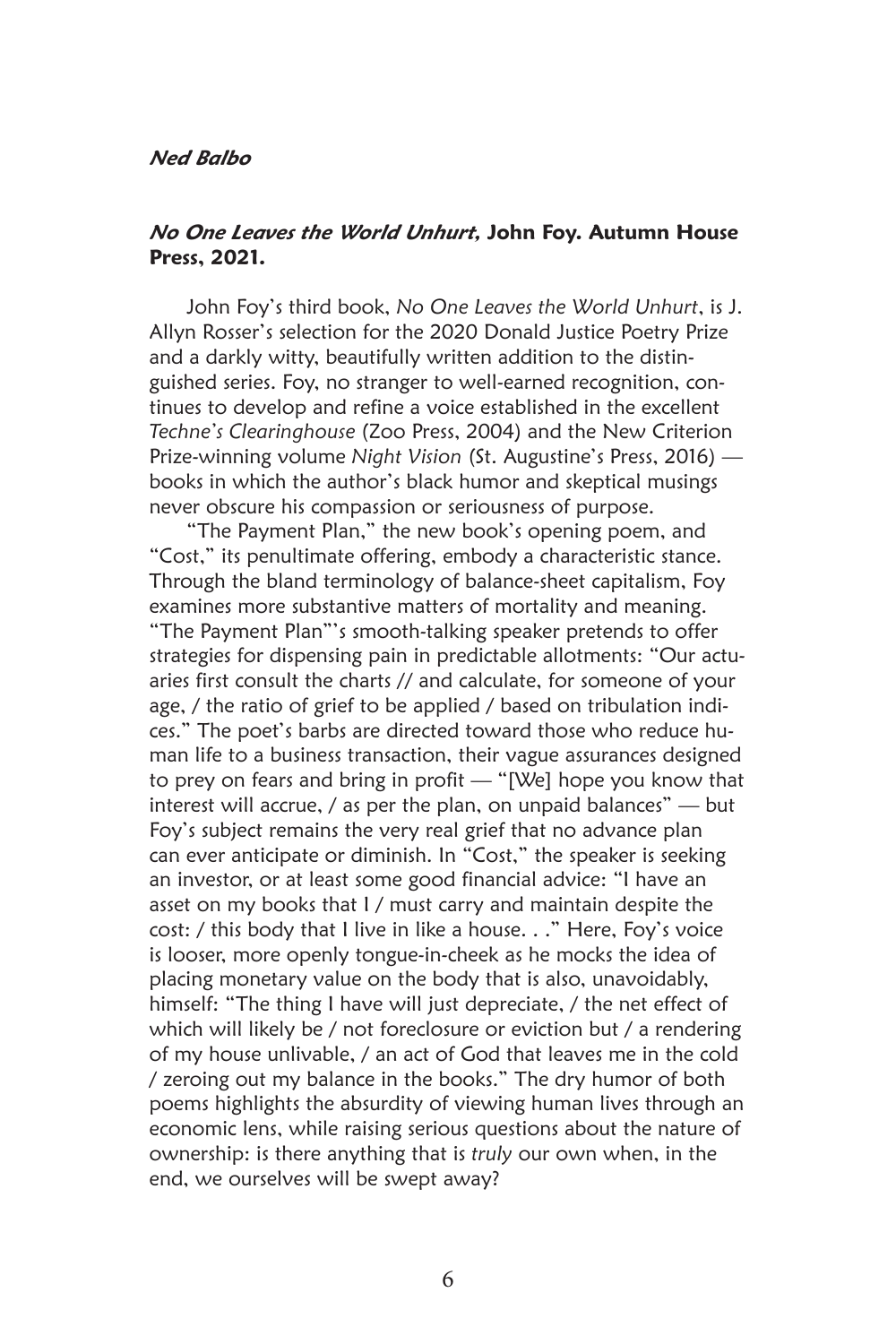Foy displays a tender side in poems that arise from his love of music. "Long Live Rock" references the movie *Night of the Living Dead* in elegizing the speaker's youthful rock star dreams, while cryptic references suggest a hidden narrative: "I lived for so long in that edifice, / that house of decline" and "Electric guitars, I thought, would redeem / the dying I endured behind machines." Are the speaker's fantasies of "rock stardom, never really mine" a way to escape from having to witness the death of an ailing parent or loved one? In "Night Riff," Foy depicts the calming solitude of playing the guitar in darkness: "The dog's awake / and wondering why I'm here, but that's okay. / The sound is quiet, rich, and sure enough / to soothe the mind of any animal. . ." Here, the act of playing is itself the gift, independent of any need for an audience beyond the speaker's pet and the player himself: "and I am left alone with my guitar, / as much of it as I can hope to play / without a thought for where I have to go."

By referencing the early '70s television hit, Foy's poem "The Partridge Family" expands to the wider world of popular culture. In seemingly casual but highly skilled blank verse, the poet shifts back and forth between his childhood love of the show's fantasy (a pop music-performing family tours the country in a Piet Mondrian-inspired psychedelic bus, playing their hits and engaging in shenanigans), his mature response to old episodes ("the single mother, Shirley Jones, / would smile and sing but never did get laid"), and the real-life rage of actor Danny Bonaduce ("Danny Partridge") who was arrested "for assault, / when he punched out a 'transvestite prostitute' / he'd taken for a girl. Now, that was bad." In his final lines, the speaker recalls, reluctantly, "how, back then, I thought it fit and meet / that such as these should sing of happiness." Foy's masterful management of tone — from wideeyed wonder to outrage and poignant regret — yields a fascinating exploration of lost innocence that transcends the era and the show.

Foy can be serious as well. Several poems reflect on the subject of war with a sensitivity born of the author's informal interviews with recent veterans and his own family history (his English father was a soldier who spent much of World War II as a captive German prisoner). "Making War," an outstanding sestina, inhabits the voice of a veteran looking back: "The enemy was always closer / than we'd thought, pouring down fire / on our flanking team, and then a final / blast and bewilderment in the ditch. . ." A trio of poems that share a structure (four tercets of tightly written three- or four-beat lines) also share an impulse to confront